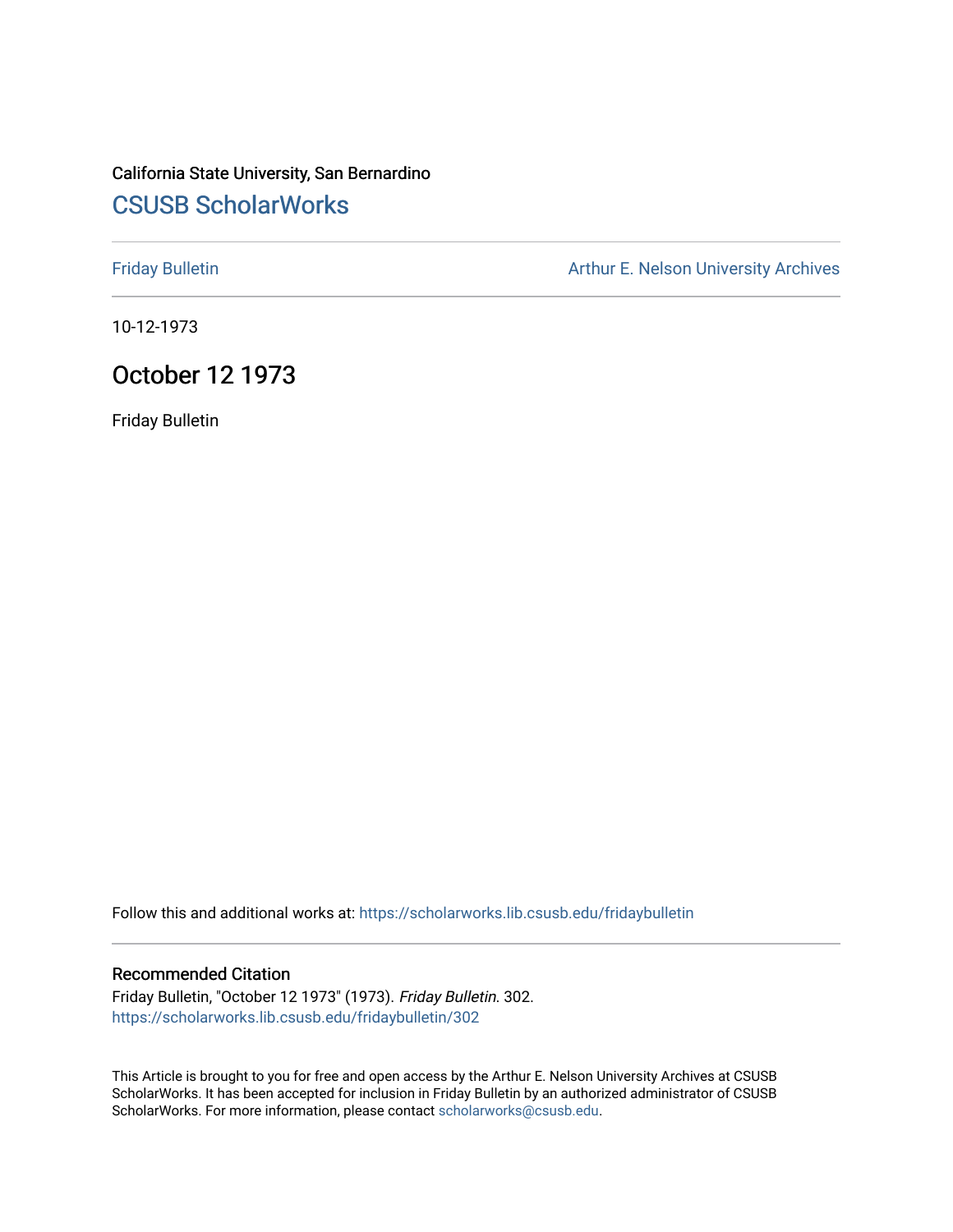# **CALIFORNIA STATE COLLEGE, SAN BERNARDINO**

San Beraardino **The BULLETIN OCT 12 92 dober 12, 1973 LIBEARY** 

**%** 

NO MORE "WF'S Faculty and students are reminded that recent policy AND "UW'S" decisions by the CSUC Trustees greatly change some grading policies in the CSUC system. The changes

having the most immediate effect on students and faculty are those involving withdrawals from classes and the "W" grade.

On the CSCSB campus Wednesday, October 17, is the last day to withdraw from classes without record. After that date it will be extremely difficult for students to drop courses at all. Instructors may no longer issue a "W" on the grade roster. Students who failed to follow withdrawal procedures should be issued an appropriate grade which will reflect their work in that class.

*ie \* \** 

MOLIERE COMEDIES Two comedies by the great playwright Moliere NOW IN REHEARSAL are in rehearsal for opening night November 8, under the direction of William Slout, Associate Professor of Drama.

In commemoration of the 300th anniversary of Moliere's death, "The Versailles Impromptu"and "The Physician in Spite of Himself" are being offered in theatrical authenticity to present a novel program. Harry Cauley, New York professional actor, writer and playwright, who is the College's artist-in-residence, is cast. in the role of Moliere.

Members of the cast also include Bruce Scott, Robert Haine, Sam Miller, Kurt Nelson, Kevin Gallagher, Dan Redfern, Nick Pencoff, Mike Tachia, Sandi Gustin, Randi Redfern, Marta Aldrich, Lori Capparelli, Pat Ferrence and Cindee Esser.



Production dates are billed for November 8, 9, 10 and 14, 16 and 17, 15, *•k \* \** 

TRAM WILL ENHANCE SUNDAY TOURS STARTING THIS COMING SUNDAY

This coming Sunday will see the resumption of the College's Sunday tours. The use of a newly-acquired tram to transport visitors on the tour will increase their enjoyment.

view and comfort. Recently purchased from Sea World, the tram, (Continued on Page 2)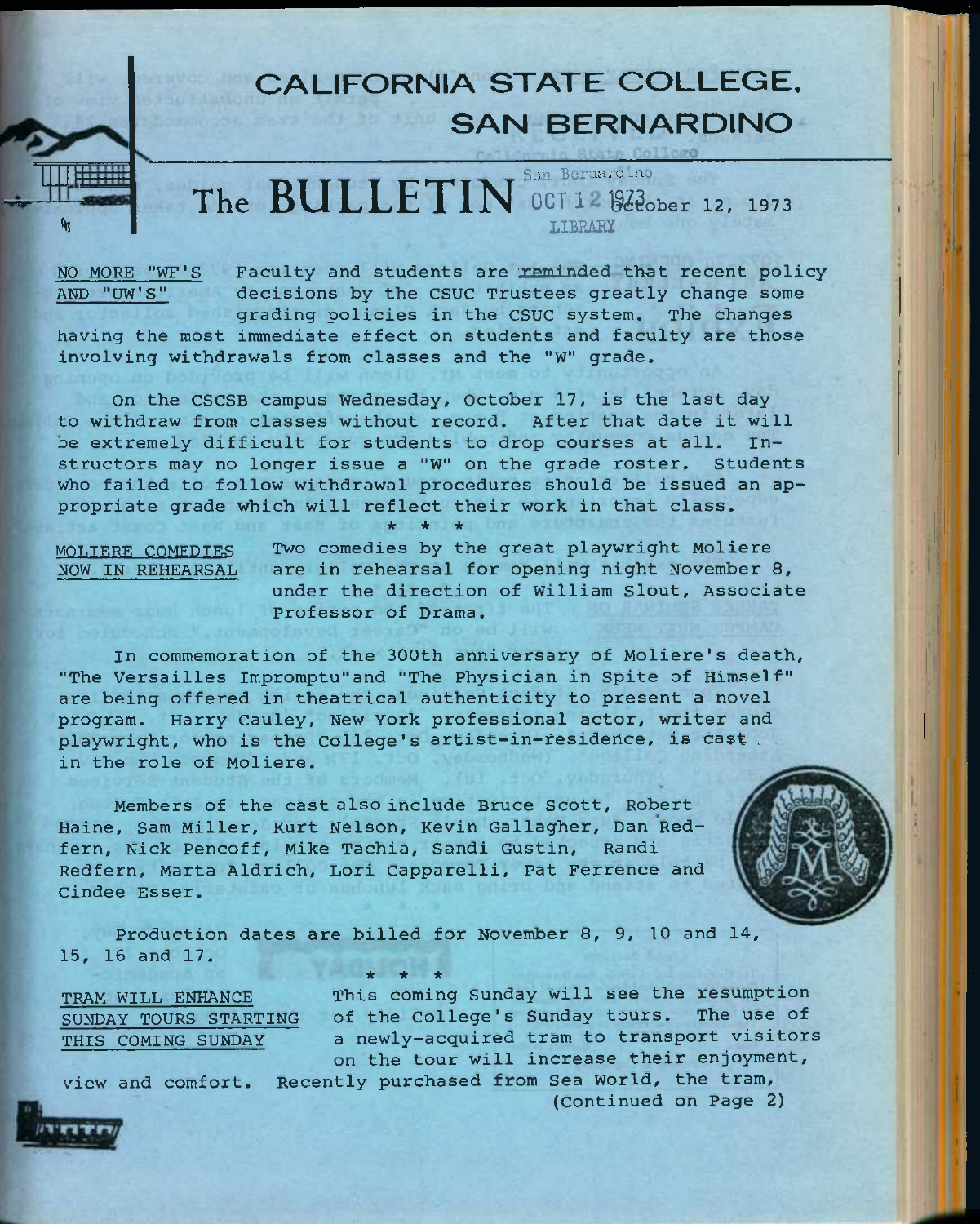TRAM FOR SUNDAY TOURS -(Cont'd) **Open-sided and covered,** will **permit an unobstructed view** of

the campus and setting. Each unit of the tram accommodates 24 **persons.** 

The Sunday tour, conducted by student tour guides, starts at 3 p.m. at the north east end of the parking lot and takes approximately one hour. \* \* \*

# Exhibit

**1973-7^ OPENING** The Art Gallery will open its 1973-74 year with 1973-74 OPENING The Art Gallery will open its 1973-74 year with<br>ART GALLERY an exhibition of contemporary American art presented by Jack Glenn, distinguished collector and art dealer.

An opportunity to meet Mr. Glenn will be provided on opening day, October 12,at 4 p.m. when he speaks on the collection and later in the evening at 8 p.m., at the official opening of The Gallery. The campus community and public are cordially invited.

The collection is built around concerns the collector considers especially important in the contemporary American art scene and features the sculpture and paintings of East and West Coast artists..

The exhibit will remain at The Gallery until November 4.

CAREER SEMINAR ON The first of the series of lunch hour seminars ^ CAREER SEMINAR ON The first of the series of funch not seminars<br>CAMPUS NEXT WEEK will be on "Career Development," scheduled for four days next week.

**\* \* \* •** 

Sponsored by Student Services, the series this quarter includes the following subjects: "Deciding" (Monday, Oct. 15); What jobs Are Out There" (Tuesday, Oct. 16); "Preparing for Work While Attending College" (Wednesday, Oct. 17); and "Students Who Have Made It" (Thursday, Oct. 18). Members of the Student Services staff who will be participating in the seminar are John Hatton, . Donald Woods, June Taber, Doyle Stansel, and Jesse Moses. CSCSB graduates are expected to appear on the panels. All of the seminars will be held in the Lower Commons. The College Community is invited to attend and bring sack lunches or cafeteria lunches.

# CSCSB BULLETIN The California State College, San Bernardino.

BULLETIN is published by the Office of <sup>Co</sup>lle<br>lege Relations, AD-151, Ext. 418, Material for publication must be received by noon Tuesday before the Friday of publication.

Editor . . . . . . Barbara Nolte Printed at Duplicating



Veterans Day, October 22, is an Academic-Administrative

Holiday for the Collegel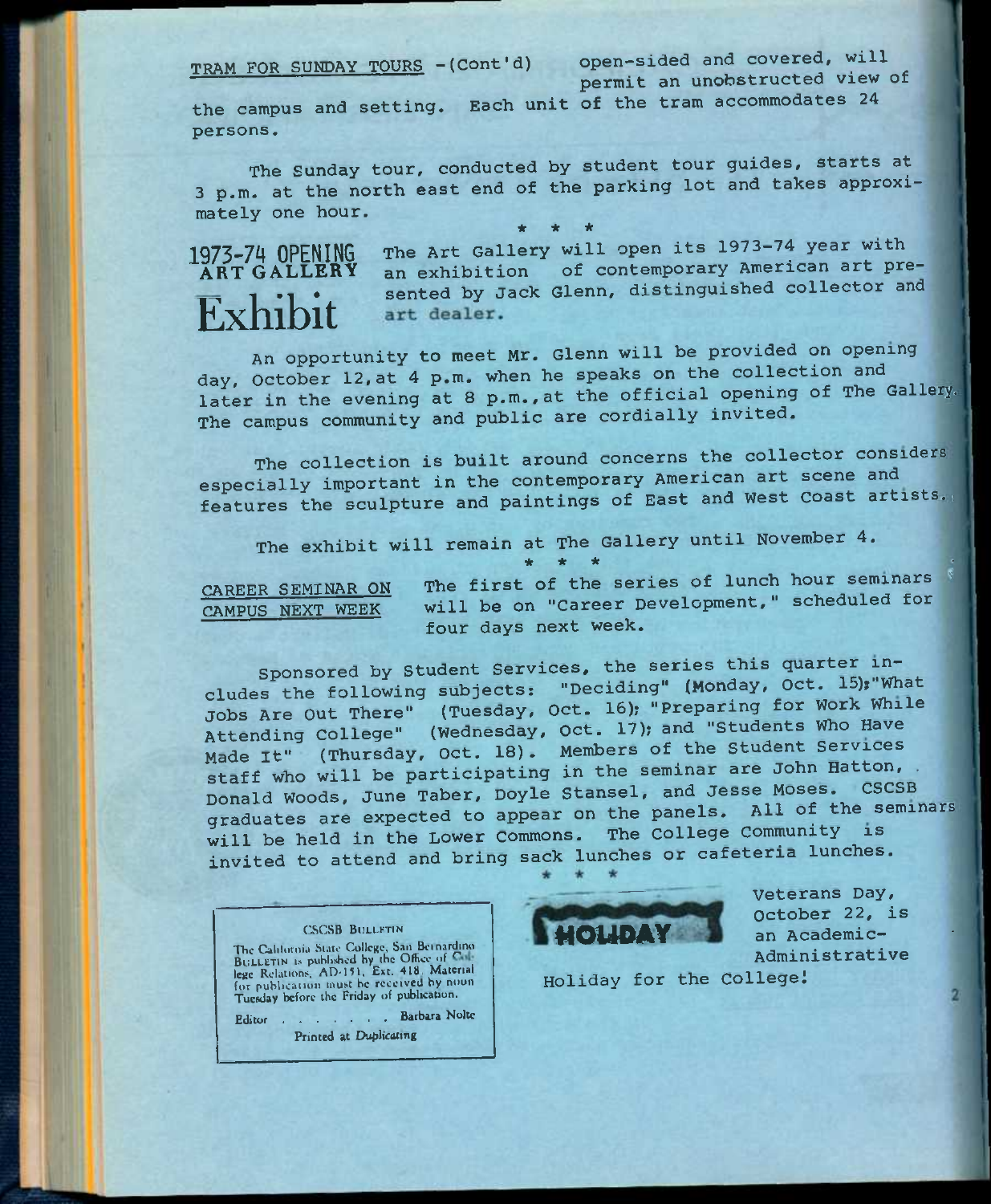COLLEGE NOW OFFERS Authorization has been received by the EXTERNAL DEGREE College to offer a pilot External Degree PROGRAM AT COACHELLA Program in Elementary Education leading to the degree Master of Arts.

The authorization for implementation of the program is for a pilot period extending from the Fall of 1973 through the Fall Quarter of 1976 and is limited to the College of the Desert in the Coachella Valley. The external program is designed for the benefit of prospective students who are such a distance from the CSCSB campus that they are unable to avail themselves of a resident program or whose major occupational responsibilities do not permit them to spend major blocks of time on any college campus.

The majority of the classes will be held in the evening at the College of the Desert with a few sessions on Saturdays at the CSCSB campus in order to give the students access to the periodical and book resources of the Library and computer facilities.

Margaret Lenz, Assoc. Professor of Education, is director of the program and was commended with Fred Roach, Dean of Continuing Education, and Robert West, Dean of the School of Education, for the quality of the proposal submitted to the Chancellor's Office.

*\* \* \** 

**+** 

Flu shotsi Last day, 1:30 - 3:30 p.m., AD-117

What's<br>
Conference on junior high school students to-<br>
Going on .... morrow. LC-500, 8 a.m. to 1:45 p.m. Teachers, morrow, LC-500, 8 a.m. to  $l:45$  p.m. counsellors and school administrators explore

ways of meeting special needs of this age group.

**+**  Dr. Stephen Rosenberg, Director of Public Health **LIGIOR** for San Bernardino County Health Department, will speak on "Local Health Departments"to the Health Science 371 class on Monday, October 15.

Dr. Rosenberg will explore **the area** of administration and **the** role of the Health Officer. All students, faculty and staff are cordially invited to attend, the lecture in PS-10,  $4 - 6$  p.m.

**+** 

Open Forum on "Chile and the Fall of Allende's **DPOGTAIN** Open Forum on "Chile and the Fall of Allende"<br>Marxist Government" at 12 noon until 2 p.m., **on; goup in Chile** LC-500. All students and campus personnel are welcome to attend. Discussion will

be by James Robinson (Political Science), Robert Blackey (History), William Ackerman (Geography), Kent Schofield (History) and J, Cordell Robinson (History).

(Continued on Page 4) 3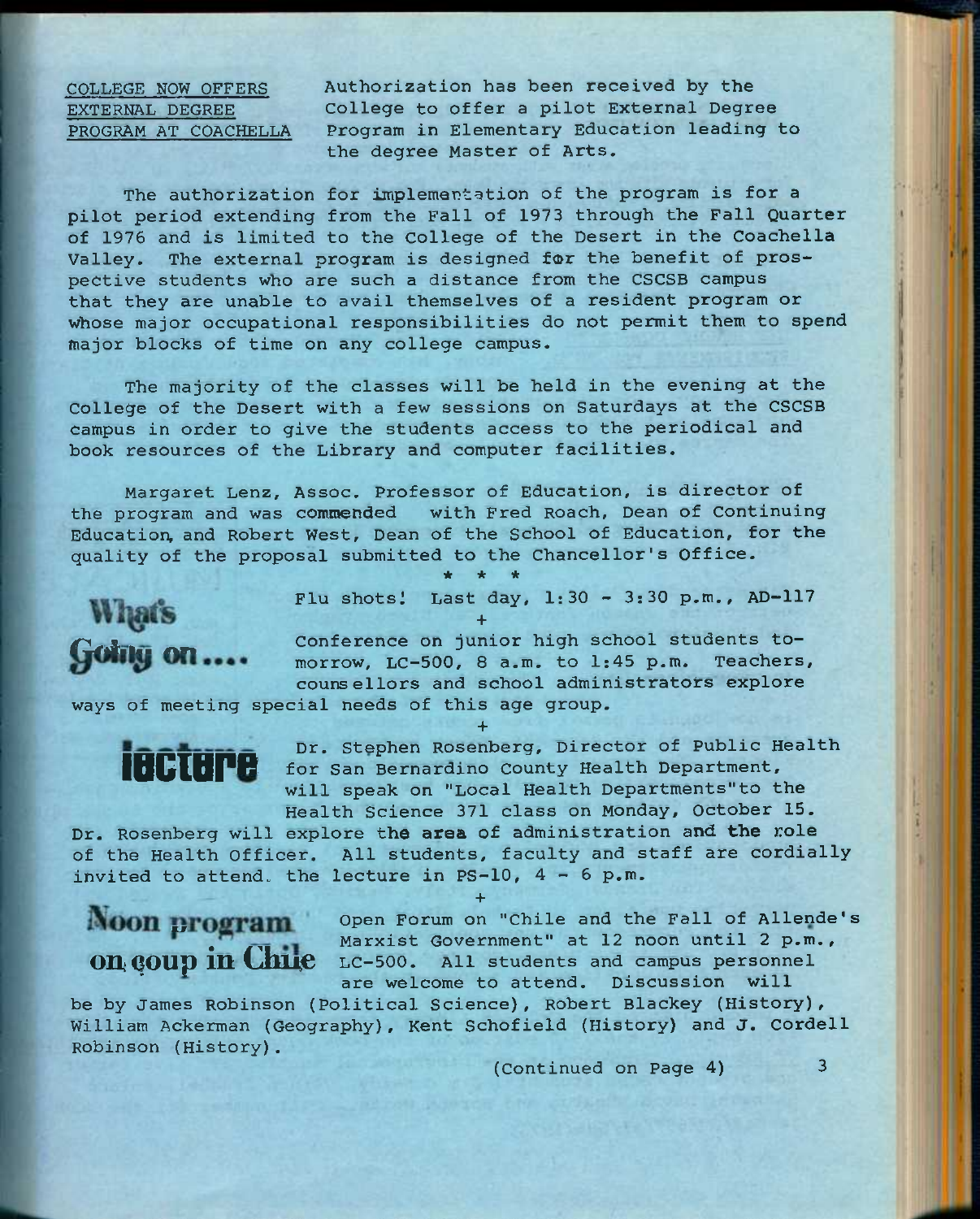Staff CMPLOYMENT Clerical Asst. IIA: To work in the Office of Academic<br>Planning doing general office work, i.e. collecting Planning doing general office work, i.e. collecting various fees in connection with Extended Day Classes,

discussing problem areas with students and when necessary setting up appointments for students with the Associate Dean. Req.: Type 50 wpm; one year paid clerical exp.; ability to deal with a heterogeneous group of people. Temp., Oct. 17, 1973 to June 30, 1974, 4:15 pm - 9:15 pm, Mon. through Thurs. Salary:  $$3.08/hour.$ **\* \* \*** 

*OlRECTORy* Add: Ext. 509 BOSSERT, Patricia L., Cler. Asst., Adms. & Rec. *CtfANGES* Transfer: Karen Sweeney, Adms. & Rec. to Accounting

LES HEROLD COMPLETES Philip "Les" Herold, Asst. Professor, Psych-<br>REQUIREMENTS FOR PH.D. ology, has completed requirements at Clareology, has completed requirements at Claremont Graduate School for the Ph.D. in

Pyschology. His dissertation was entitled "Evaluation Apprehension and Implied Evaluation As Co-Determinants of Social Facilitation." The degree will be officially awarded in January, 1974.

WHAT'S GOING ON .. (Contd.)

Faculty vs. Serrano football team, 10:30 a.m., P.E. Fields, tomorrow.

**+** 

San Bernardino Valley Concert Assn.'s first concert of the season features San Diego Symphony and Ruggiero Ricci, violinist, October 17.

**+**  for your information The outside southwest stairwell of the LC-Bldg. is now open to permit free access between the entrance and the Basement, First and Second Floors. The entry is to classroom floors only.



# $M\Gamma$  $\Gamma$  $\Delta$  $\Gamma$

*Wed, Noon Musicals, Oct. 17 - FA 104 Arthur Moorefield, Music Dept. Chairman, will present a lecture "James Bruce: Abyssinian Lyre?"* 

The former Reading Room,101,has been converted to a vending machine area with outside entrance on the southeast corner of the LC Building

**+**  Applications are invited for international Programs Resident Director appointments, in 1975—76. Full-time assignments being considered for France, Germany, Italy, Mexico, Spain and Sweden and part-time positions in Israel, Japan, and United Kingdom. Deadline for submission of new applications is January 1, 1974. Selection process takes place from now to June 1, 1974. Applications are in each School office and a copy in the Faculty Senate Office.

A recent gift to the College Library from the CSCSB Physical Education Dept. is the 1973 edition of the book Outstanding College Athlete of America. Included in the biographical section are five former and present CSCSB students: Jim Cassidy, Vernon Staubel, Roland Swanson, David Wheaton and Noreen White. call number for the book is **Ref/GV/697**/Al**/086/1973. ^** 

**+**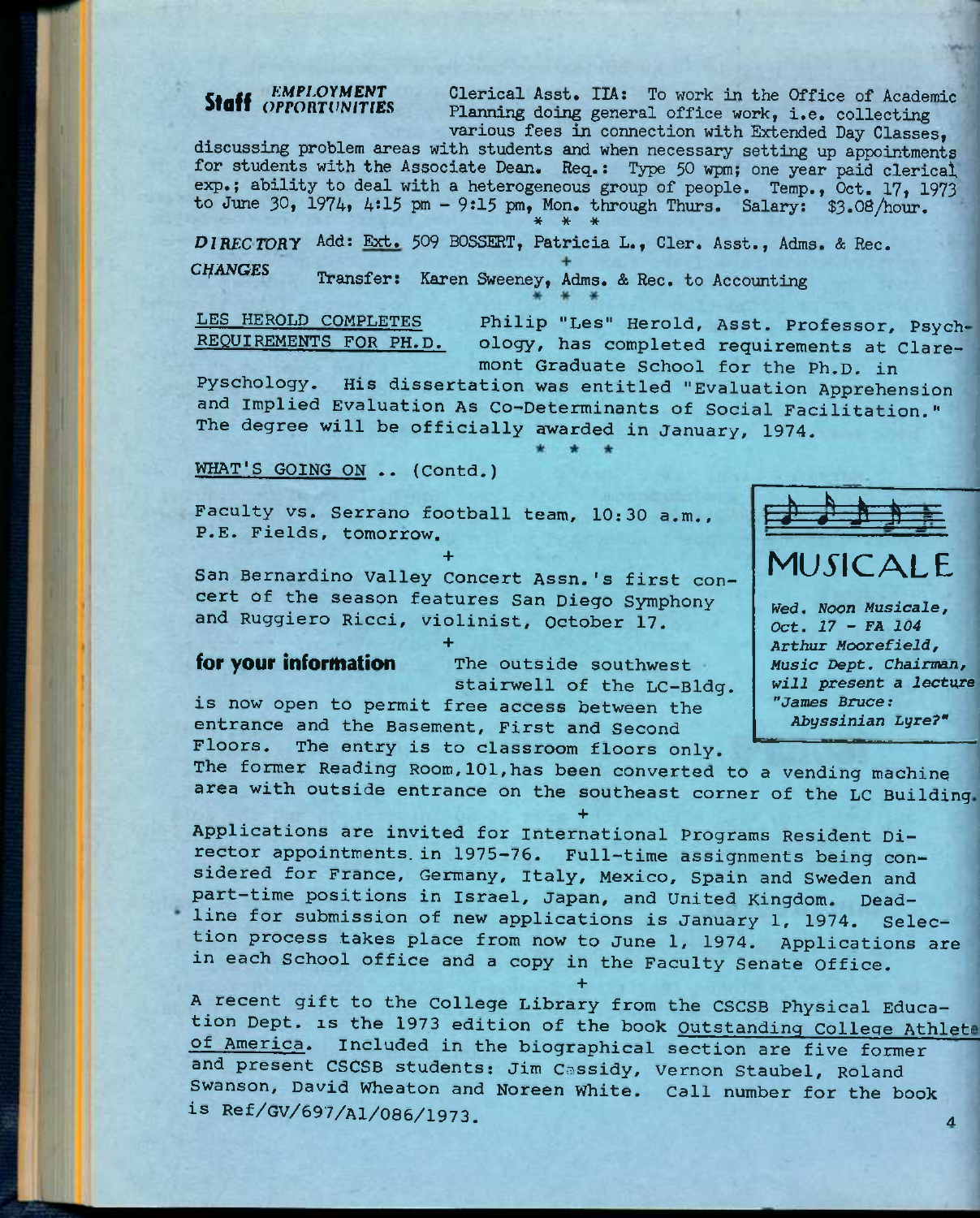# **it's happening!** at CALIFORNIA STATE COLLEGE, SAN BERNARDINO

# when... what... where.

AD-117 **Gallery Gallery** Serrano Pool

# FRIDAY, October 12

| $1:30 - 3:30$     | Last day for Flu Shots             |
|-------------------|------------------------------------|
| $4:00$ pm         | Art Gallery Talk                   |
| $x:00$ pm         | Art Gallery Open House             |
| $8:00 \text{ pm}$ | Pool Party - Serrano students only |

### SATURDAY, October 13

| 8:00am     | Conference on Jr. High School Students | $LC-500$       |
|------------|----------------------------------------|----------------|
| $10:30$ am | Faculty vs. Serrano football game      | Playing Fields |

# SUNDAY, October 14

# MONDAY, October 15

| MDAI. ACTOMAI TA |                                         |              |
|------------------|-----------------------------------------|--------------|
| 12 noon          | Inland Empire A.S. Pres. Mtg.           | $CO-219$     |
| 12 noon          | Board of Councillors Mtg.               | $CO-104B$    |
| 12 noon          | Career Development Seminar - "Deciding" | CO-104A      |
| 12 noon          | Biblical & Religious Studies Mtg.       | $LC-\mu2$    |
| $3:00$ pm        | A.S. Senate Mtg.                        | $S S - 143$  |
| $4 - 6$ pm       | Lecture: "Local Health Departments" by  | <b>PS-10</b> |
|                  | Dr. Stephen Rosenberg                   |              |

# TUESDAY, October l6

| AND THE ACADEMY TO |                                               |               |
|--------------------|-----------------------------------------------|---------------|
|                    | 9 am - 4 pm Recruiters: K Mart & Electro Data | <b>SS-120</b> |
| $11:30$ am         | Counselors Luncheon                           | $CO-104B$     |
| 12 noon            | Christian Life Club Mtg.                      | $LC-215$      |
| 12 noon            | Career Development Seminar - "What Jobs       | CO-104A       |
|                    | Are Out There?"                               |               |
| 12 noon            | International Club Mtg. & Elections           | $LC-500$      |
| $12$ noon $-$      | Open Forum - "Chile"                          | $LC-500$      |
| $2:00 \text{ pm}$  |                                               |               |
|                    |                                               |               |

### WEDNESDAY, October 17

|                                                   | $CO-10$    |
|---------------------------------------------------|------------|
|                                                   | FA-104     |
|                                                   | $PS - 224$ |
|                                                   | CO-104A    |
|                                                   |            |
|                                                   | $LC-500$   |
|                                                   | $SS - 143$ |
| Student Public Interest Group-Organizational Mtg. |            |

## THURSDAY, October 18

|            | Last day to file grad. check for March graduation |           |
|------------|---------------------------------------------------|-----------|
| $11:30$ am | Counselors Luncheon                               | $CO-104B$ |